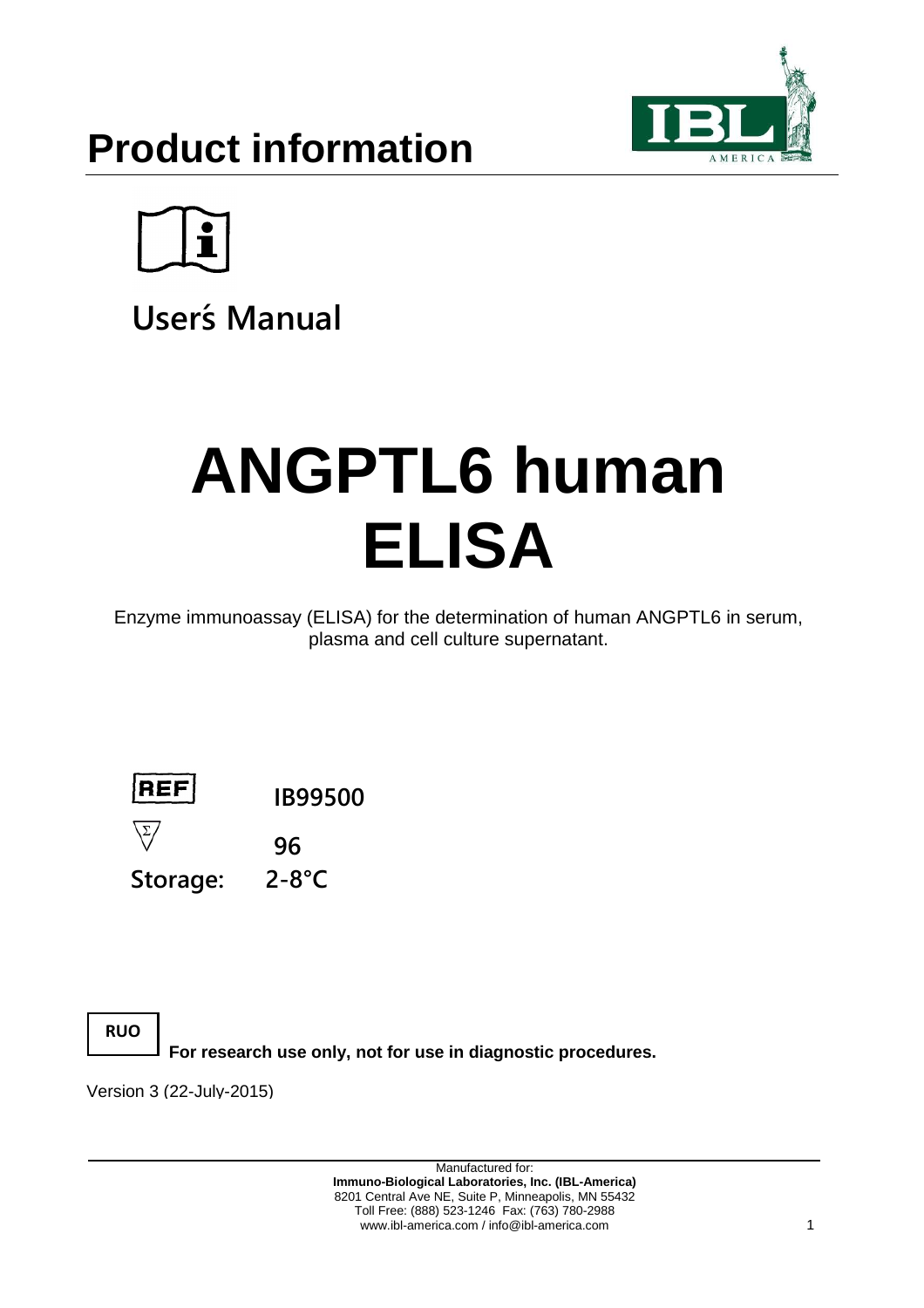## **Table of Contents**

| 1. Intended Use                              | 3         |
|----------------------------------------------|-----------|
| 2. Introduction                              | 3         |
| 3. References                                | 4         |
| 4. Assay Principle                           | 5         |
| 5. Handling & Storage                        | 5         |
| 6. Kit Components                            | 5         |
| 7. Materials Required but Not Supplied       | 6         |
| 8. General ELISA Protocol                    | 7         |
| 8.1. Preparation and Storage of Reagents     | 7         |
| 8.2. Sample Collection, Storage and Dilution | 8         |
| 8.3. Assay Procedure (Checklist)             | 9         |
| 9. Calculation of Results                    | 10        |
| 10. Typical Data                             | 10        |
| 11. Performance Characteristics              | $11 - 12$ |
| <b>12. Technical Hints and Limitations</b>   | 13        |
| 13. Troubleshooting                          | 14        |
| 14. Notes                                    | 15        |
|                                              |           |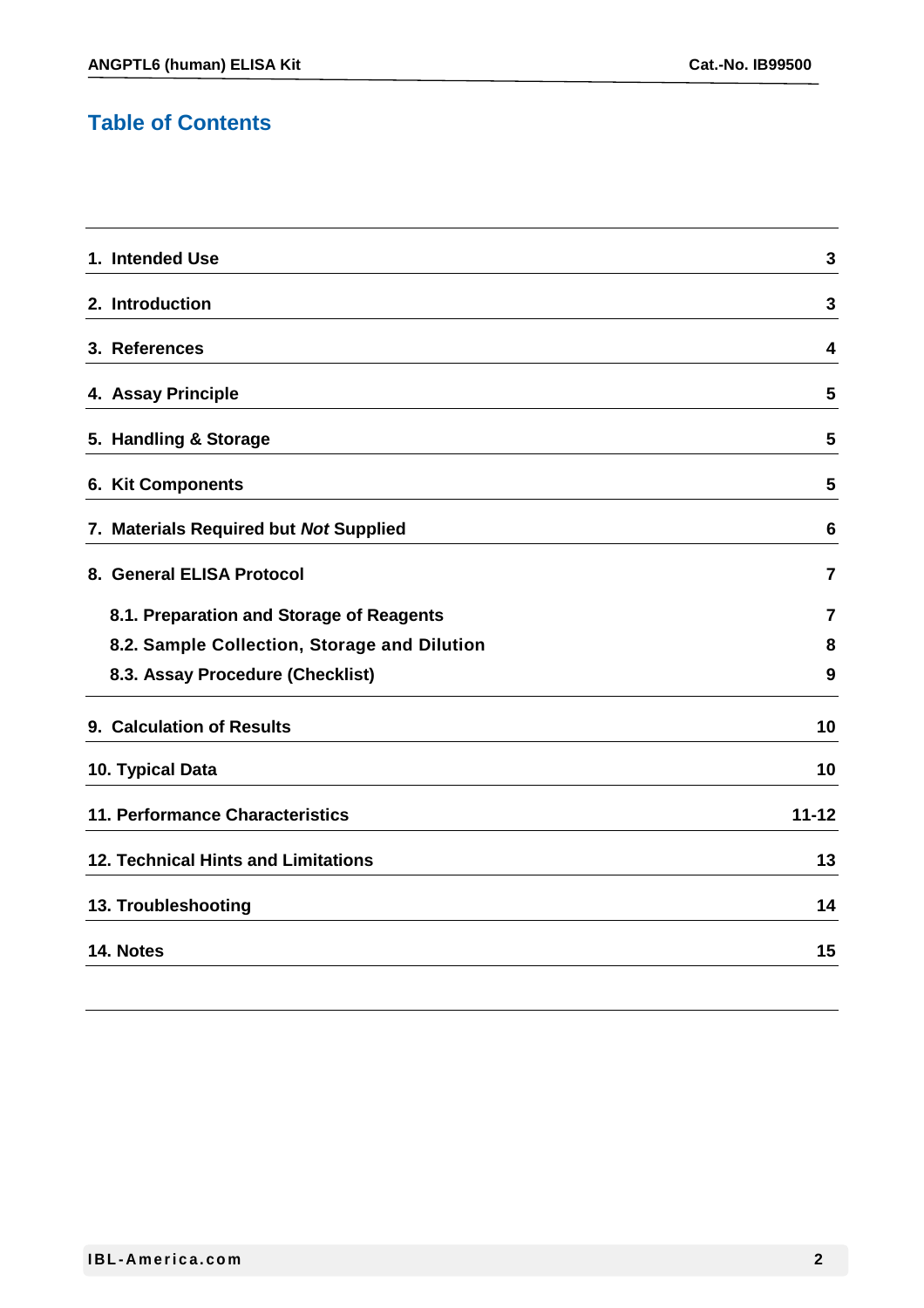#### **1. Intended Use**

The ANGPTL6 human ELISA is to be used for the measurement of human ANGPTL6 in serum, plasma and cell culture supernatant. This ELISA kit is for research use only.

#### **2. Introduction**

Seven angiopoietin-like proteins (ANGPTLs) share the characteristic protein structure of the angiopoietin family (ANG), but differ in their inability to bind antiopoietin receptor, Tie-2. ANGPTL6 was originally named angiopoietin-related growth factor (AGF) having an N-terminal coiled-coil-like domain and a C-terminal fibrinogen-like domain, both of which are conserved in ANG (1). It is a circulating protein secreted by liver that induces angiogenesis by direct effect of epidermal ANGPTL6 on endothelial cells and proliferation of skin cells, and thereby promotes wound healing (1,2). Oike et al. (3) generated Angptl6 -/- mice, 80% of which died at about embryonic day 13. The surviving null mice developed marked obesity, lipid accumulation in skeletal muscle and liver, and insulin resistance accompanied by reduced energy expenditure relative to controls. Conversely, mice with constitutive overexpression of ANGPTL6 showed leanness and increased insulin sensitivity resulting from increased energy expenditure, and were also protected from high-fat diet-induced obesity, insulin resistance, and nonadipose tissue steatosis. Hepatic overexpression of ANGPTL6 by adenoviral transduction in mice fed a high-fat diet resulted in significant weight loss and increased insulin sensitivity. It was concluded that ANGPTL6 is a hepatocyte-derived circulating factor that counteracts obesity and obesity-related insulin resistance, meaning that ANGPTL6 may be a novel biomarker for metabolic diseases.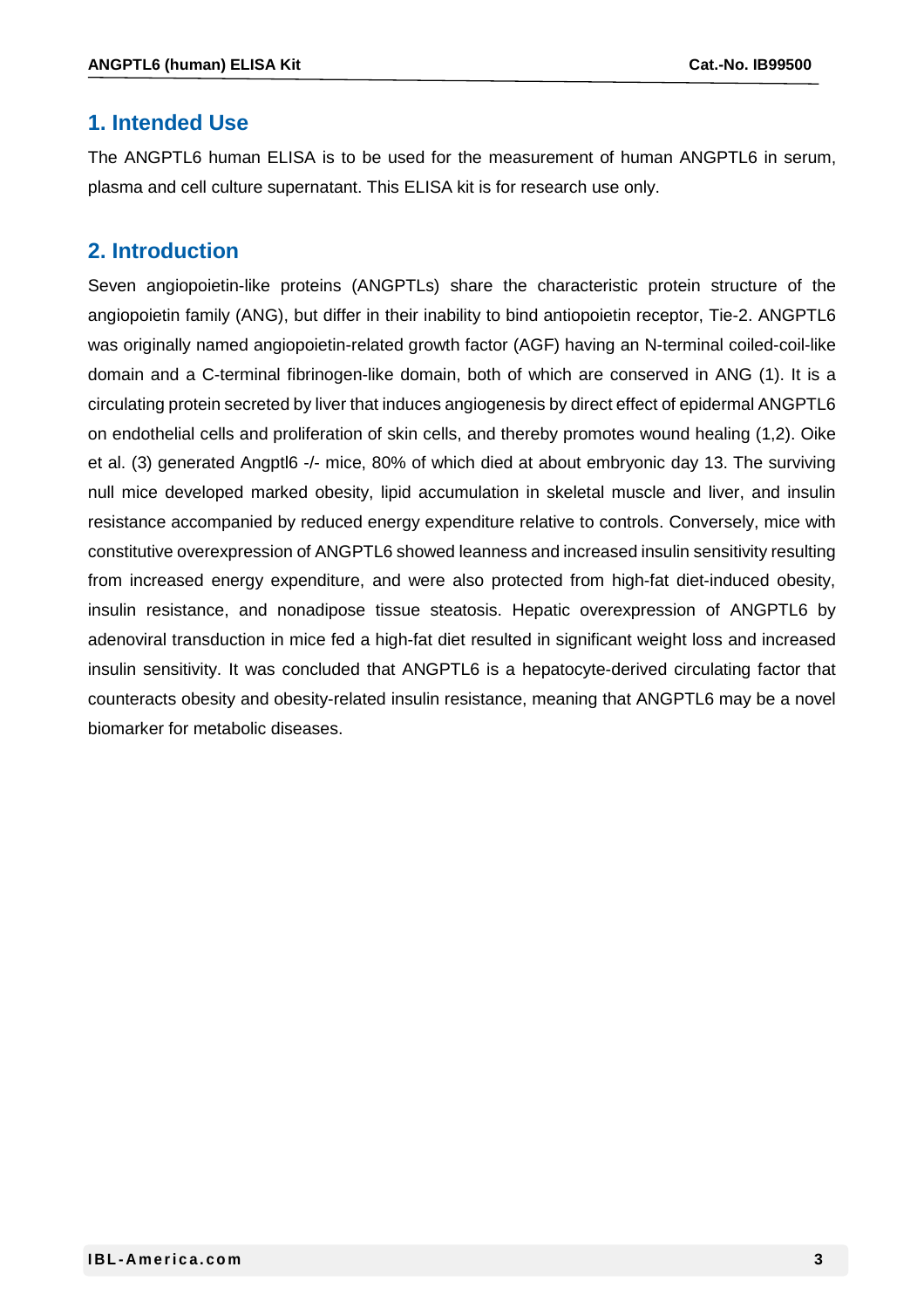#### **3. References**

- (1) Angiopoietin-related growth factor (AGF) promotes epidermal proliferation, remodeling, and regeneration: Y. Oike, et al.; Proc. Natl. Acad. Sci. **100,** 9494 (2003)
- (2) Angiopoietin-related growth factor (AGF) promotes angiogenesis: Y. Oike, et al.; Blood **103,** 3760 (2004)
- (3) Angiopoietin-related growth factor antagonizes obesity and insulin resistance: Y. Oike, et al.; Nature Med. **11,** 400 (2005)

#### **Product Specific References:**

- 1. H. Stepan, et al. Serum levels of angiopoietin-related growth factor are increased in preeclampsia; Am. J. Hypertens. **22,** 314 (2009)
- 2. T. Ebert, et al. Serum levels of angiopoietin-related growth factor in diabetes mellitus and chronic hemodialysis; Metabolism **58,** 547 (2009)
- 3. J. Namkung, et al. Serum levels of angiopoietin-related growth factor are increased in metabolic syndrome; Metabolism **60,** 564 (2010)
- 4. E.B. Beck, et al. Exercise training restores the endothelial response to vascular growth factors in patients with stable coronary artery disease; Eur. J. Prev. Cardiol. **19,** 412 (2012)
- 5. G. Flehmig, et al. Identification of adipokine clusters related to parameters of fat mass, insulin sensitivity and inflammation; PLos One **9,** e99785 (2014)

.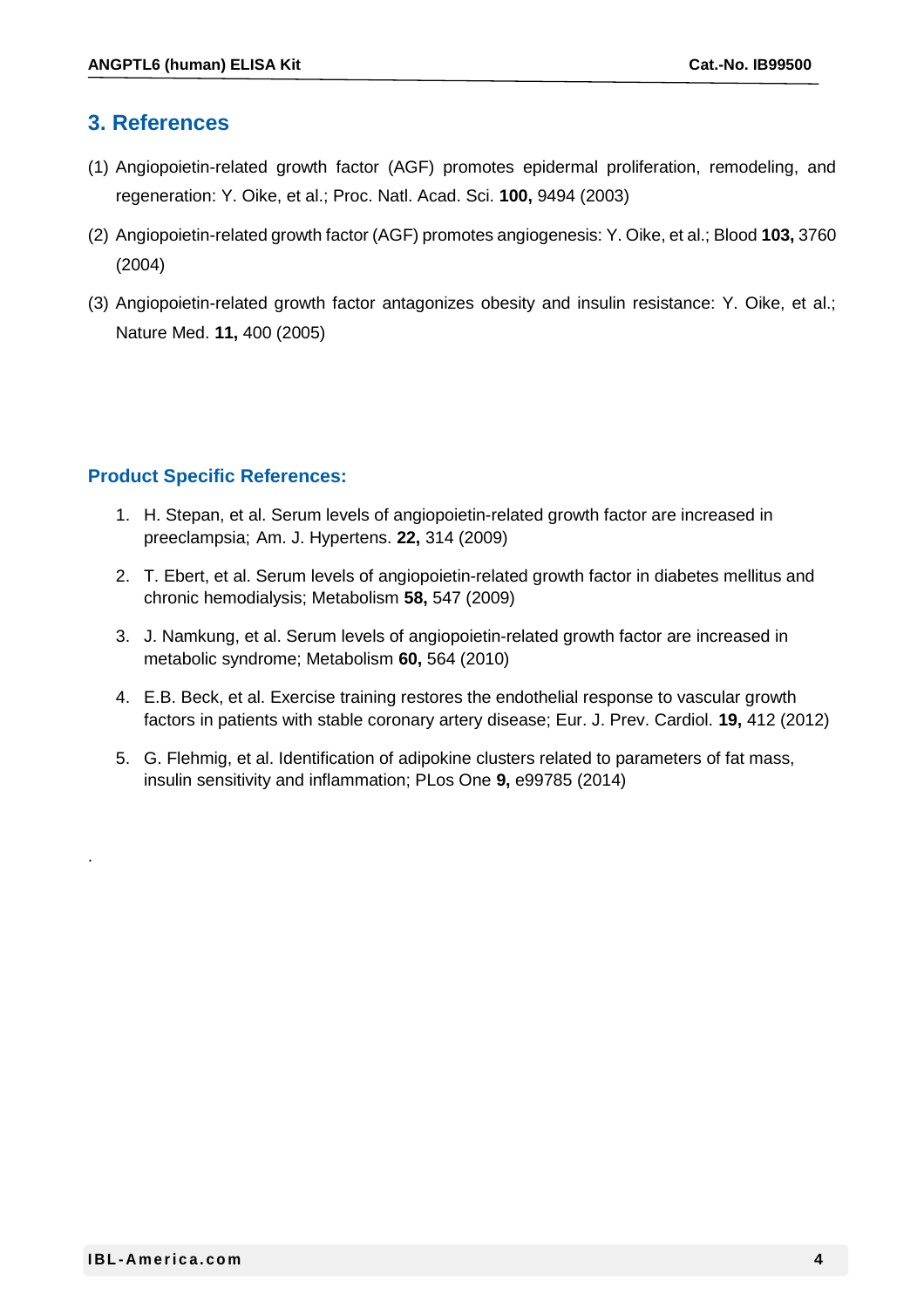### **4. Assay Principle**

This assay is a sandwich Enzyme Linked-Immunosorbent Assay (ELISA) for the measurement of human ANGPTL6 in biological fluids. A monoclonal antibody specific for ANGPTL6 has been pre-coated onto the 96-well microtiter plate. Standards and samples are pipetted into the wells for binding to the coated antibody. After extensive washing to remove unbound compounds, ANGPTL6 is recognized by the addition of a purified polyclonal antibody specific for ANGPTL6 (Detection Antibody). After removal of excess polyclonal antibody, HRP conjugated anti-rabbit IgG (HRP) is added. Following a final washing, peroxidase activity is quantified using the substrate 3,3',5,5'-tetramethylbenzidine (TMB). The intensity of the color reaction is measured at 450 nm after acidification and is directly proportional to the concentration of ANGPTL6 in the samples.

## **5. Handling & Storage**

- Reagent must be stored at 2-8°C when not in use.
- Plate and reagents should be at room temperature before use.
- Do not expose reagents to temperatures greater than 25°C.

## **6. Kit Components**

| 1 plate coated with human ANGPTL6 Antibody       | $(6 \times 16$ -well strips) |                    |
|--------------------------------------------------|------------------------------|--------------------|
| 2 bottles Wash Buffer 10X                        | $(2 \times 30 \text{ ml})$   | (Wash Buffer 10X)  |
| 2 bottles ELISA Buffer 10X                       | $(2 \times 30 \text{ ml})$   | (ELISA Buffer 10X) |
| 1 vial Detection Antibody                        | (170µ)                       | (DET)              |
| 1 vial HRP 100X (HRP Conjugated anti-rabbit IgG) | $(150 \mu l)$                | (HRP 100X)         |
| 1 vial human ANGPTL6 Standard (Iyophilized)      | $(200 \n m)$                 | (STD)              |
| 1 bottle TMB Substrate Solution                  | $(12 \text{ ml})$            | (TMB)              |
| 1 bottle Stop Solution                           | $(12 \text{ ml})$            | (STOP)             |
| 2 plate sealers (plastic film)                   |                              |                    |

2 silica Gel Minibags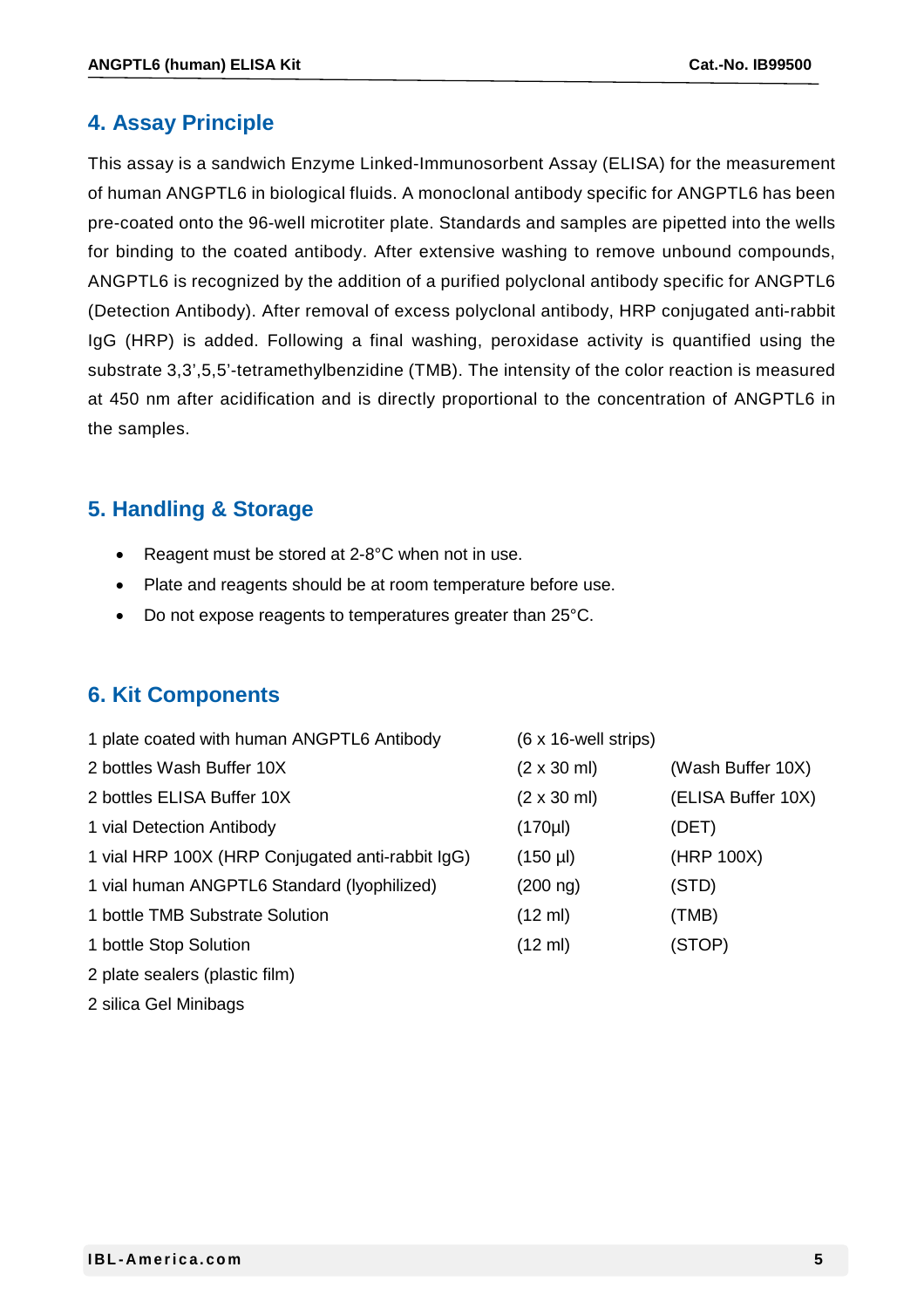## **7. Materials Required but** *Not* **Supplied**

- Microtiterplate reader at 450 nm
- Calibrated precision single and multi-channel pipettes. Disposable pipette tips
- Deionized water
- Microtubes or equivalent for preparing dilutions
- Disposable plastic containers for preparing working buffers
- Plate washer: automated or manual
- Glass or plastic tubes for diluting and aliquoting standard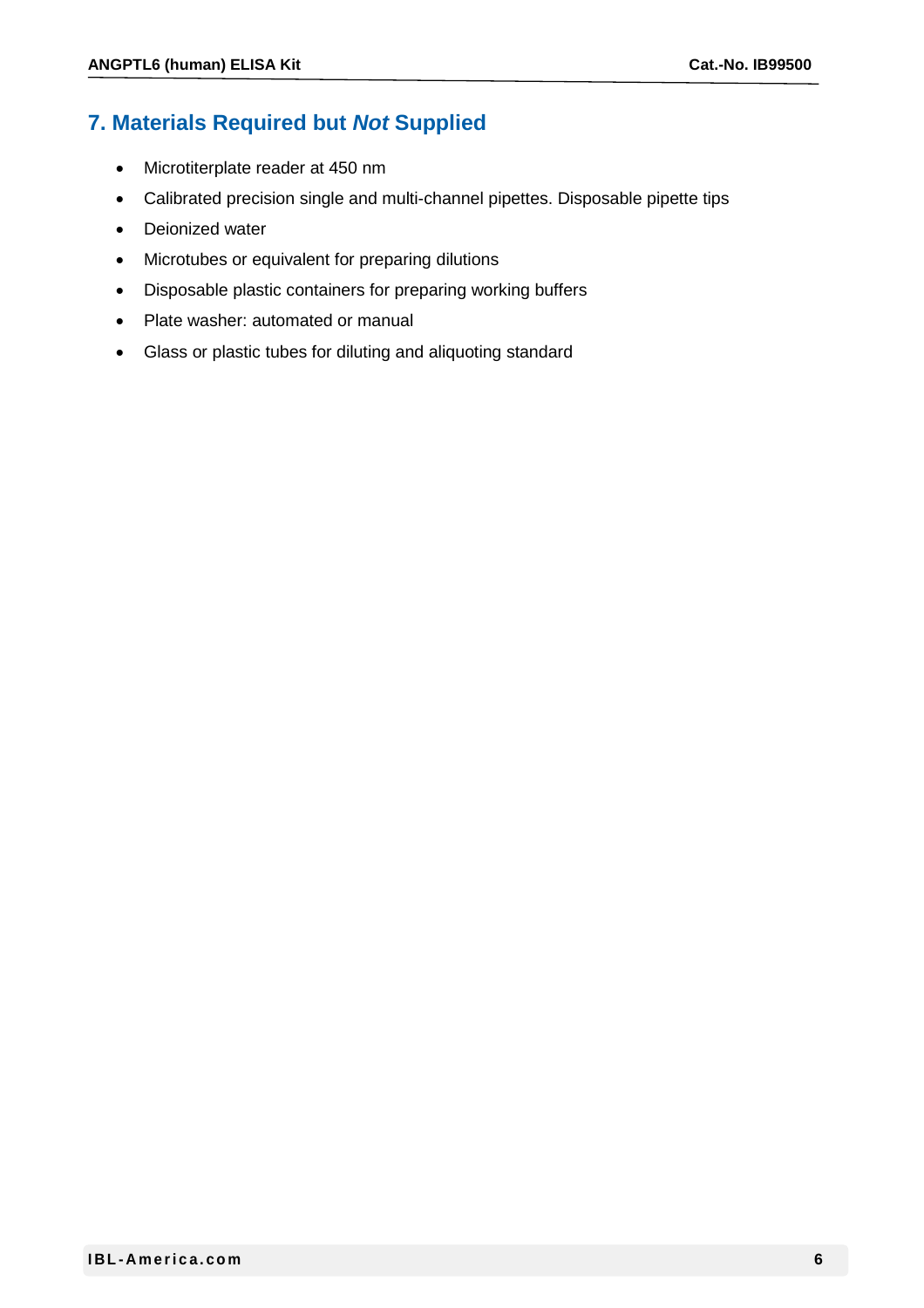## **8. General ELISA Protocol**

#### **8.1. Preparation and Storage of Reagents**

*NOTE: Prepare just the appropriate amount of the buffers necessary for the assay.*

- **Wash Buffer 10X** has to be diluted with deionized water 1:10 before use (e.g. 50 ml Wash Buffer 10X + 450 ml water) to obtain Wash Buffer 1X.
- **ELISA Buffer 10X** has to be diluted with deionized water 1:10 before use (e.g. 20 ml ELISA Buffer 10X + 180 ml water) to obtain ELISA Buffer 1X.
- **Detection Antibody (DET)** has to be diluted to 1:65 in ELISA Buffer 1X (150  $\mu$ I DET + 10 ml ELISA Buffer 1X). *NOTE: The diluted Detection Antibody is not stable and cannot be stored!*
- **HRP 100X (HRP Conjugated anti-rabbit IgG)** has to be diluted to the working concentration by adding 100 µl in 10 ml of ELISA Buffer 1X (1:100). *NOTE: The diluted HRP is used within one hour of preparation.*
- **Human ANGPTL6 Standard (STD)** has to be reconstituted with 1 ml of deionized water.
	- o This reconstitution produces a stock solution of 200 ng/ml. Mix the standard to ensure complete reconstitution and allow the standard to sit for a minimum of 15 minutes. Mix well prior to making dilutions.

*NOTE: The reconstituted standard is aliquoted and stored at -20°C.*

- o Dilute the standard protein concentrate (STD) (**200 ng/ml**) in ELISA Buffer 1X. A seven-point standard curve using 2-fold serial dilutions in ELISA Buffer 1X is recommended.
- o Suggested standard points are:

**100 , 50 , 25 , 12.5 , 6.25 , 3.13 , 1.56 and 0 ng/ml.**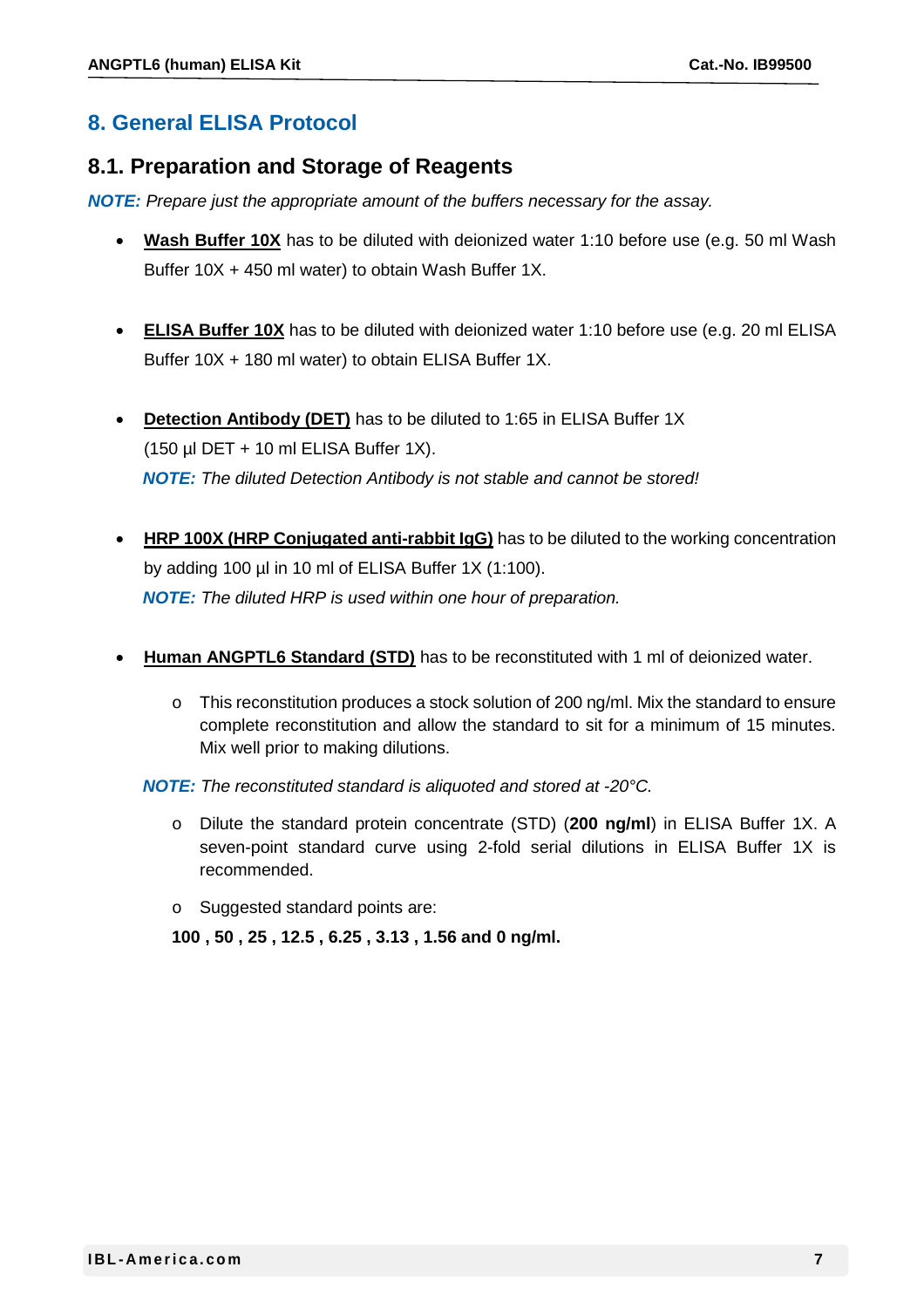**Dilute further for the standard curve:**

| To obtain                                      | Add                                                         | Into                      |  |
|------------------------------------------------|-------------------------------------------------------------|---------------------------|--|
| 100 ng/ml                                      | 300 µl of ANGPTL6 (200 ng/ml)                               | 300 µl of ELISA Buffer 1X |  |
| 50 ng/ml                                       | 300 µl of ANGPTL6 (100 ng/ml)<br>300 µl of ELISA Buffer 1X  |                           |  |
| $25$ ng/ml                                     | 300 µl of ANGPTL6 (50 ng/ml)                                | 300 µl of ELISA Buffer 1X |  |
| 12.5 $ng/ml$                                   | 300 µl of ANGPTL6 (25 ng/ml)                                | 300 µl of ELISA Buffer 1X |  |
| $6.25$ ng/ml                                   | 300 µl of ANGPTL6 (12.5 ng/ml)<br>300 µl of ELISA Buffer 1X |                           |  |
| $3.13$ ng/ml                                   | 300 µl of ANGPTL6 (6.25 ng/ml)                              | 300 µl of ELISA Buffer 1X |  |
| $1.56$ ng/ml<br>300 µl of ANGPTL6 (3.13 ng/ml) |                                                             | 300 µl of ELISA Buffer 1X |  |
| $0$ ng/ml                                      | 300 µl of ELISA Buffer 1X                                   | Empty tube                |  |

#### **8.2. Sample Collection, storage and dilution**

**Serum :** Use a serum separator tube. Let samples clot at room temperature for 30 minutes before centrifugation for 20 minutes at 1,000xg. Assay freshly prepared serum or store serum in aliquot at ≤ -20°C for later use. Avoid repeated freeze/thaw cycles.

**Plasma :** Collect plasma using heparin, EDTA, or citrate as an anticoagulant. Centrifuge for 15 minutes at 1000xg within 30 minutes of collection. Assay freshly prepared plasma or store plasma sample in aliquot at ≤ -20°C for later use. Avoid repeated freeze/ thaw cycles.

**Serum, Plasma or Cell Culture Supernatant** have to be diluted in ELISA Buffer 1X. Samples containing visible precipitates must be clarified before use.

*NOTE: As a starting point, 1/5 dilution of serum or plasma is recommended! If sample values fall outside the detection range of the assay, a lower or higher dilution may be required!*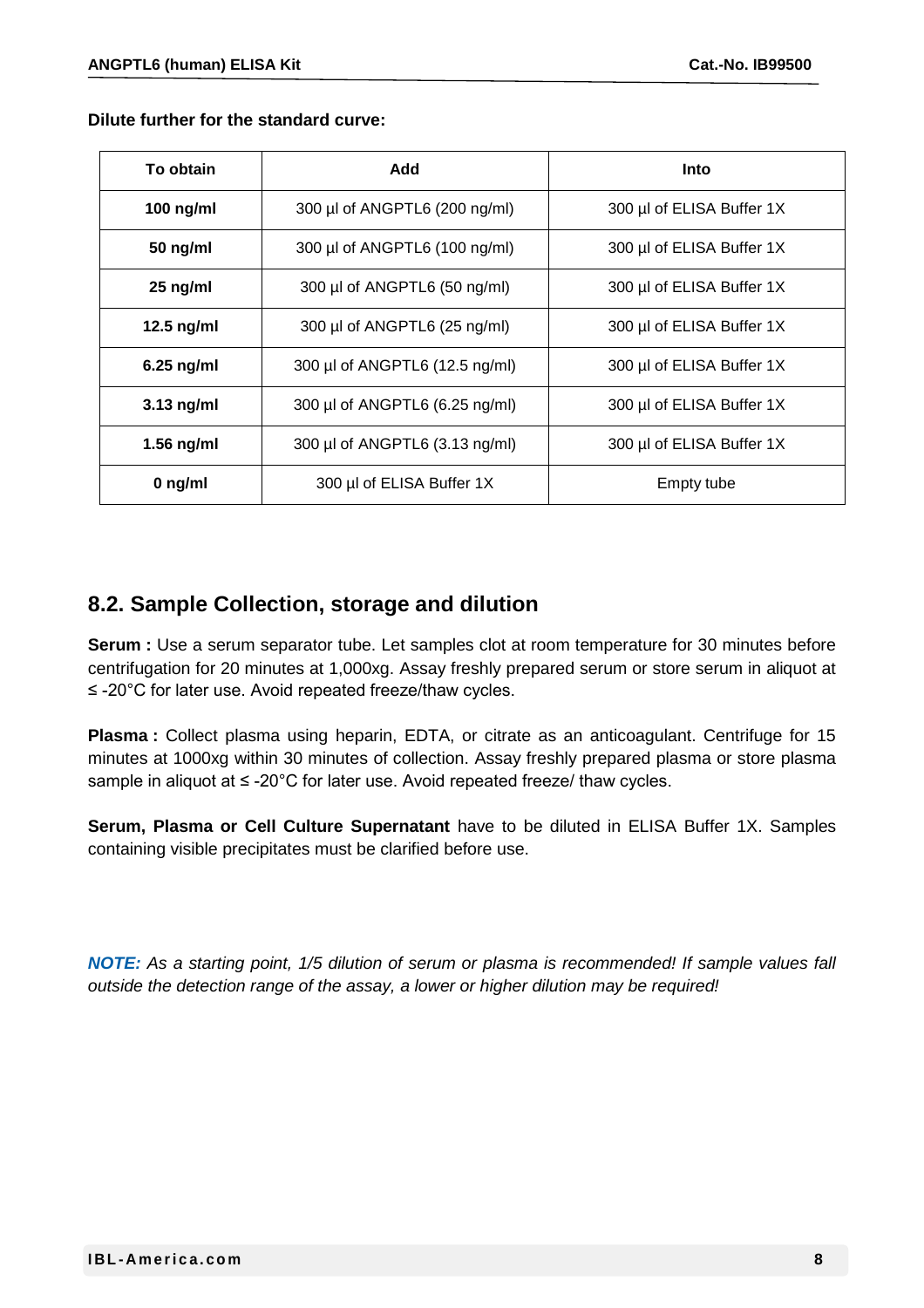# **8.3. Assay Procedure (Checklist)**

| 1. | Determine the number of 16-well strips needed for the assay and insert them in the<br>frame for current use. The extra strips should be resealed in the foil pouch bag and<br>stored at 4°C.                                                                                                          |
|----|-------------------------------------------------------------------------------------------------------------------------------------------------------------------------------------------------------------------------------------------------------------------------------------------------------|
|    | <b>NOTE:</b> Remaining 16-well strips coated with ANGPTL6 antibody when opened can<br>be stored at $4^{\circ}$ C for up to 1 month.                                                                                                                                                                   |
| 2. | Add 100 $\mu$ of the different standards into the appropriate wells in duplicate! At the<br>same time, add 100 µl of diluted serum, plasma or cell culture supernatant samples<br>in duplicate to the wells (see 8.1. Preparation and Storage of Reagents and 8.2.<br><b>Preparation of Samples).</b> |
| 3. | Cover the plate with plate sealer and incubate for 1 hour at 37°C.                                                                                                                                                                                                                                    |
| 4. | Aspirate the coated wells and add 300 µl of Wash Buffer 1X using a multichannel<br>pipette or auto-washer. Repeat the process for a total of three washes. After the<br>last wash, complete removal of liquid is essential for good performance.                                                      |
| 5. | Add 100 µl to each well of the Detection Antibody (DET) (see 8.1. Preparation and<br>Storage of Reagents).                                                                                                                                                                                            |
| 6. | Cover the plate with plate sealer and incubate for 1 hour at 37°C.                                                                                                                                                                                                                                    |
| 7. | Aspirate the coated wells and add 300 µl of Wash Buffer 1X using a multichannel<br>pipette or auto-washer. Repeat the process for a total of three washes. After the<br>last wash, complete removal of liquid is essential for good performance.                                                      |
| 8. | Add 100 µl to each well of the diluted HRP (see 8.1. Preparation and Storage of<br>Reagents).                                                                                                                                                                                                         |
| 9. | Cover the plate with plate sealer and incubate for 1 hour at 37°C.                                                                                                                                                                                                                                    |
|    | 10. Aspirate the coated wells and add 300 µl of Wash Buffer 1X using a multichannel<br>pipette or auto-washer. Repeat the process for a total of five washes. After the last<br>wash, complete removal of liquid is essential for good performance.                                                   |
|    | 11. Add 100 µl to each well of TMB Substrate Solution (TMB).                                                                                                                                                                                                                                          |
|    | 12. Allow the color reaction to develop at room temperature (RT°C) in the dark for 30<br>minutes.                                                                                                                                                                                                     |
|    | 13. Stop the reaction by adding 100 µl of Stop Solution (STOP). Tap the plate gently to<br>ensure thorough mixing. The substrate reaction yields a blue solution that turns<br>yellow when Stop Solution is added.                                                                                    |
|    | ! CAUTION: CORROSIVE SOLUTION!                                                                                                                                                                                                                                                                        |
|    | 14. Measure the OD at 450 nm in an ELISA reader within 30 minutes.                                                                                                                                                                                                                                    |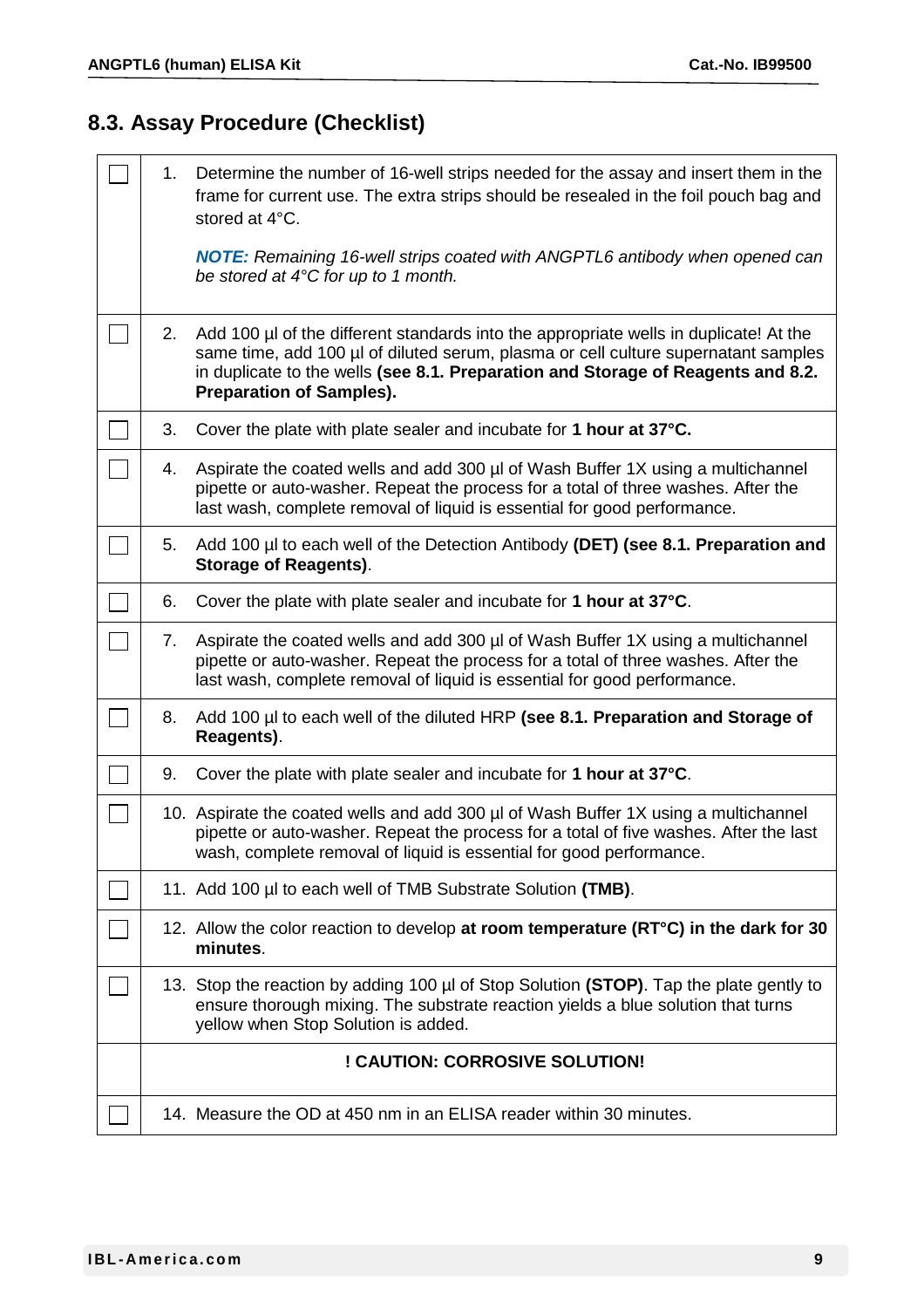### **9. Calculation of Results**

- Average the duplicate readings for each standard, control and sample and subtract the average blank value (obtained with the 0 ng/ml point).
- Generate the standard curve by plotting the average absorbance obtained for each standard concentration on the horizontal (X) axis vs. the corresponding human ANGPTL6 concentration (ng/ml) on the vertical (Y) axis (see **10.** TYPICAL DATA).
- Calculate the human ANGPTL6 concentrations of samples by interpolation of the regression curve formula as shown above in a form of a quadratic equation.
- If the test samples were diluted, multiply the interpolated values by the dilution factor to calculate the concentration of human ANGPTL6 in the samples.

## **10. Typical Data**

The following data are obtained using the different concentrations of standard as described in this protocol:



| Standard<br>hANGPTL6 (ng/ml) | <b>Optical Density</b><br>(mean) |
|------------------------------|----------------------------------|
| 100                          | 1.770                            |
| 50                           | 0.974                            |
| 25                           | 0.560                            |
| 12.5                         | 0.319                            |
| 6.25                         | 0.145                            |
| 3.13                         | 0.072                            |
| 1.56                         | 0.035                            |
|                              |                                  |

**Figure:** Standard curve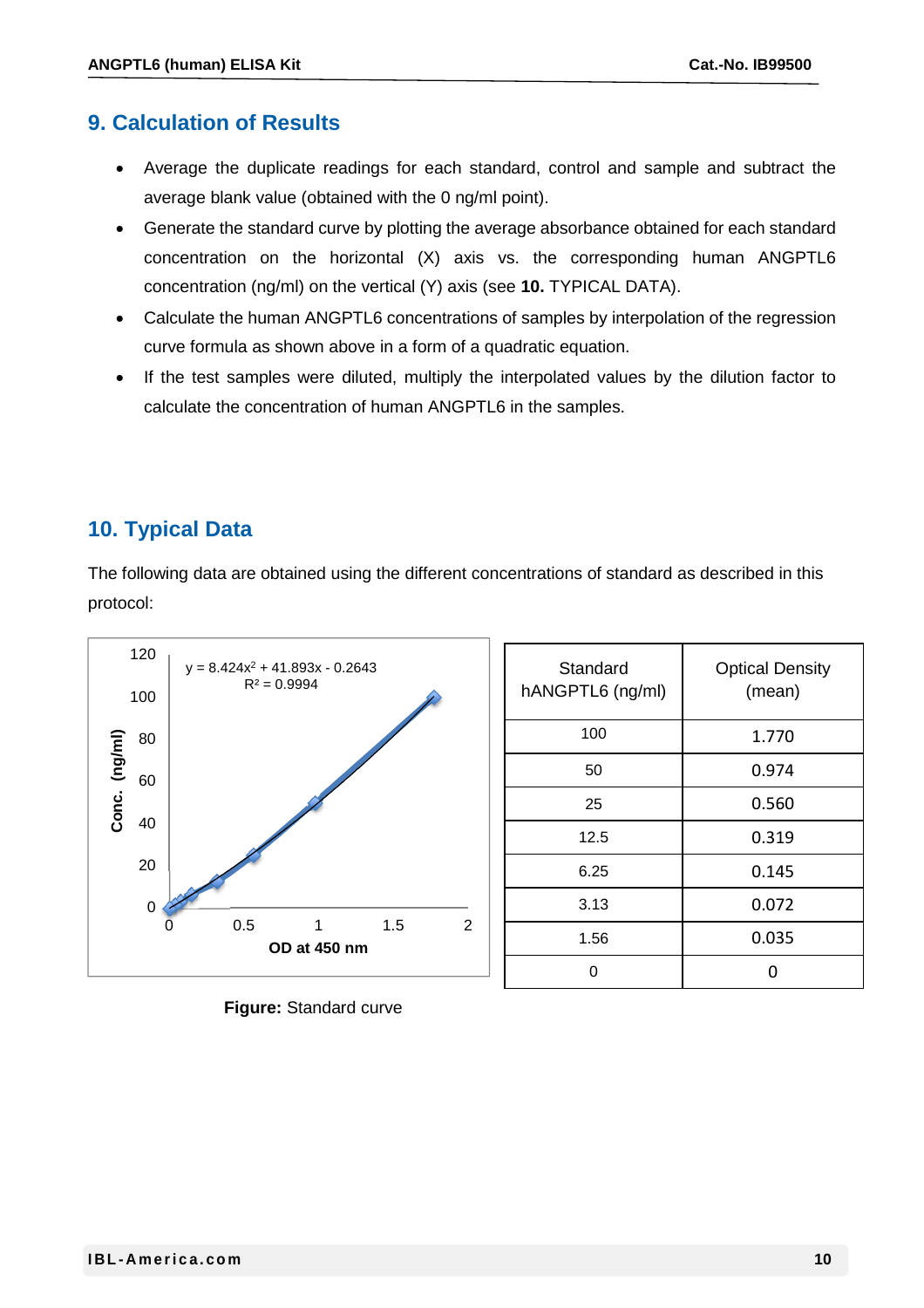## **11. Performance Characteristics**

#### **A. Sensitivity (Limit of detection):**

The lowest level of ANGPTL6 that can be detected by this assay is 1.2 ng/ml. *NOTE: The Limit of detection was measured by adding two standard deviations to the mean value of 50 zero standard.*

**B. Assay range:** 1.56 ng/ml – 100 ng/ml

#### **C. Specificity:**

This ELISA is specific for the measurement of natural and recombinant human ANGPTL6. It does not cross-react with human adiponectin, human resistin, human RBP4, human RELM-β, human FABP4, human Nampt, human ANG1, human ANG2, human clusterin, human progranulin, human GPX3, human vaspin, human ANGPTL3, human ANGPTL4, human ANGPTL7.

#### **D. Intra-assay precision:**

Six samples of known concentrations of human ANGPTL6 were assayed in replicates 8 times to test precision within an assay.

| <b>Samples</b> | Means (ng/ml) | <b>SD</b> | CV(%) | n |
|----------------|---------------|-----------|-------|---|
| 4              | 178           | 5.88      | 3.3   | 8 |
| 2              | 668           | 11.25     | 1.7   | 8 |
| 3              | 585           | 9.88      | 1.7   | 8 |
|                | 398           | 12.92     | 3.2   | 8 |
| 5              | 740           | 13.15     | 1.8   | 8 |
| 6              | 546           | 8.27      | 1.5   |   |

#### **E. Inter-assay precision:**

Six samples of known concentrations of human ANGPTL6 were assayed in 8 separate assays to test precision between assays.

| <b>Samples</b> | <b>Means (ng/ml)</b> | <b>SD</b> | CV(%) | n |
|----------------|----------------------|-----------|-------|---|
| 1              | 179                  | 6.03      | 3.4   | 8 |
| 2              | 611                  | 52.20     | 8.6   | 8 |
| 3              | 245                  | 10.44     | 4.3   | 8 |
|                | 747                  | 48.71     | 6.5   | 8 |
| 5              | 398                  | 12.92     | 3.2   | 8 |
| 6              | 561                  | 45.45     | 8.1   | 8 |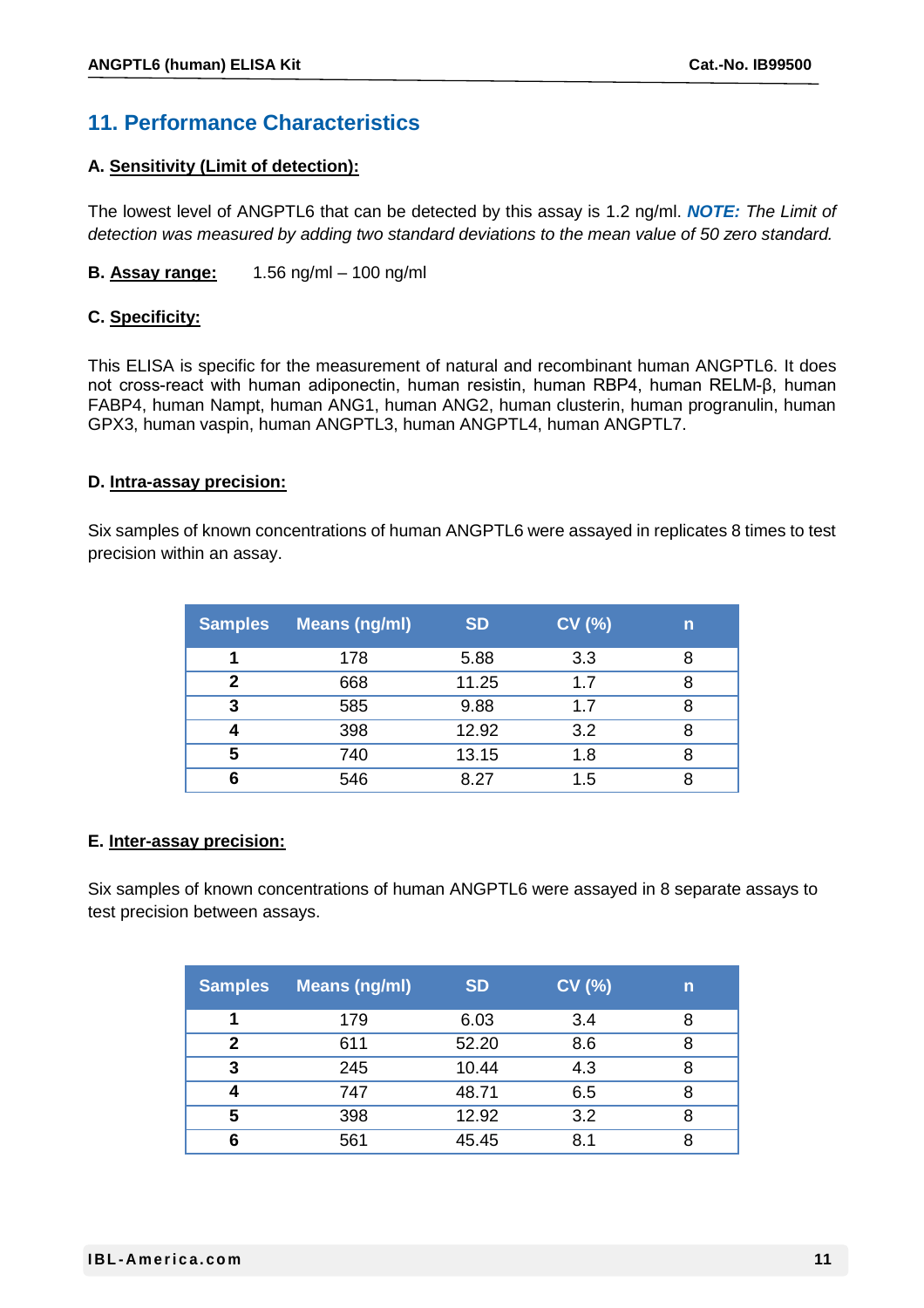#### **F. Recovery:**

When samples (serum) are spiked with known concentrations of human ANGPTL6, the recovery averages 96% (range from 85% to 105%).

| <b>Samples</b> | <b>Average recovery (%)</b> | Range (%) |
|----------------|-----------------------------|-----------|
|                | 88.8                        | 85-95     |
|                | 101.2                       | 95-105    |
|                | 100.4                       | 95-105    |

#### **G. Linearity:**

Different human serum samples containing ANGPTL6 were diluted several fold (1/10 to 1/40) and the measured recoveries ranged from 95% to 102%.

| <b>Samples</b> | <b>Sample</b><br><b>Dilution</b> | <b>Expected</b><br>(ng/ml) | <b>Observed</b><br>(ng/ml) | $%$ of<br><b>Expected</b> |
|----------------|----------------------------------|----------------------------|----------------------------|---------------------------|
|                | 1:10                             | 756.83                     | 757                        | 100                       |
| 1              | 1:20                             | 378.42                     | 363                        | 95.7                      |
|                | 1:40                             | 189.21                     | 190                        | 100.7                     |
|                | 1:10                             | 499.35                     | 499                        | 100                       |
| $\mathbf{2}$   | 1:20                             | 249.67                     | 246                        | 98.3                      |
|                | 1:40                             | 124.84                     | 126                        | 100.7                     |
|                | 1:10                             | 888.90                     | 889                        | 100                       |
| 3              | 1:20                             | 444.45                     | 448                        | 100.8                     |
|                | 1:40                             | 222.23                     | 221                        | 99.2                      |

#### **H. Expected values:**

ANGPTL6 levels range in plasma and serum from **50 to > 800 ng/ml** (from healthy donors).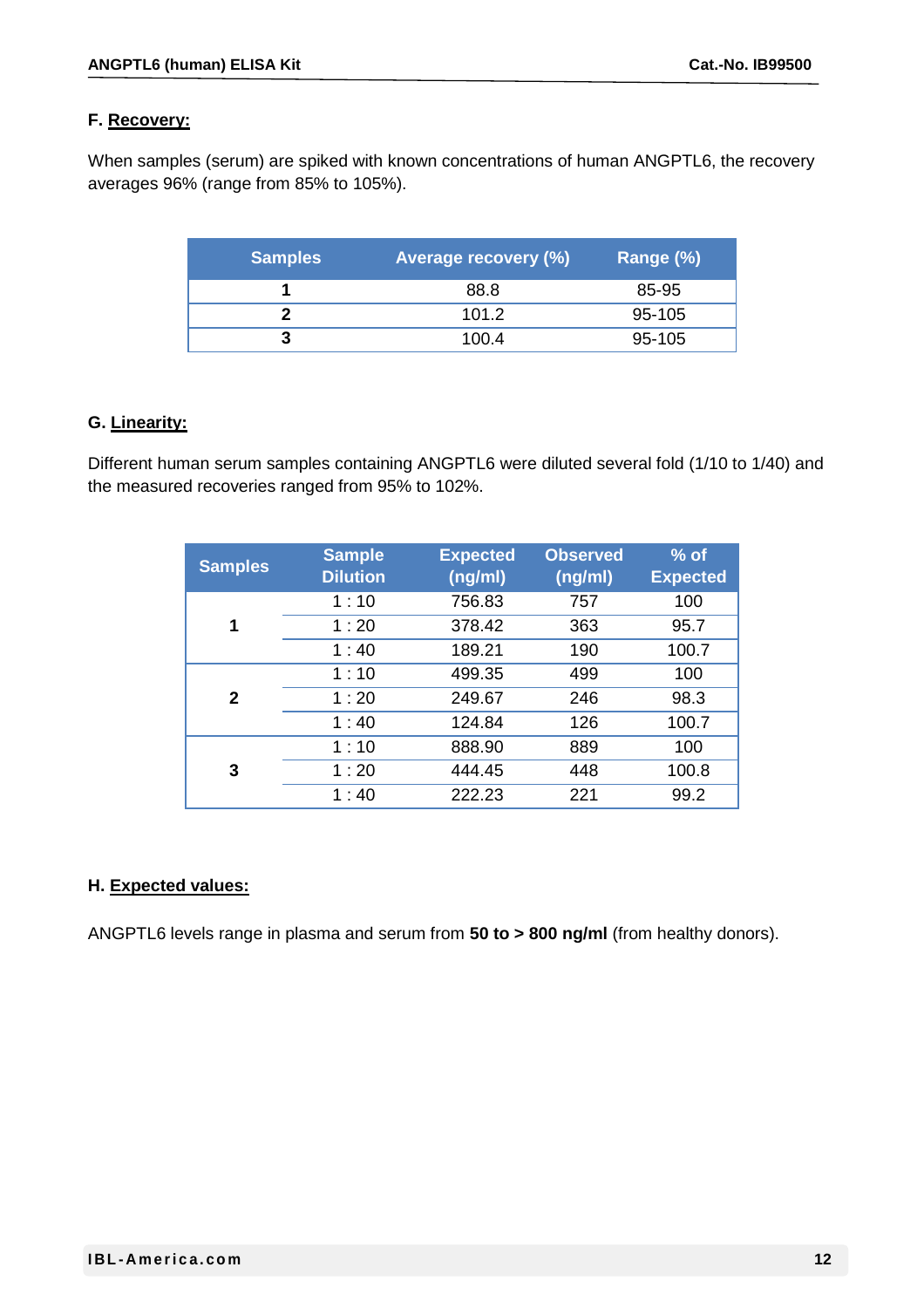## **12. Technical Hints and Limitations**

- It is recommended that all standards, controls and samples be run in duplicate.
- Do not combine leftover reagents with those reserved for additional wells.
- Reagents from the kit with a volume less than 100 µl should be centrifuged.
- Residual wash liquid should be drained from the wells after last wash by tapping the plate on absorbent paper.
- Crystals could appear in the 10X solution due to high salt concentration in the stock solutions. Crystals are readily dissolved at room temperature or at 37°C before dilution of the buffer solutions.
- Once reagents have been added to the 16-well strips, DO NOT let the strips DRY at any time during the assay.
- Keep TMB Substrate Solution (TMB) protected from light.
- The Stop Solution (STOP) consists of sulfuric acid. Although diluted, the Stop Solution (STOP) should be handled with gloves, eye protection and protective clothing.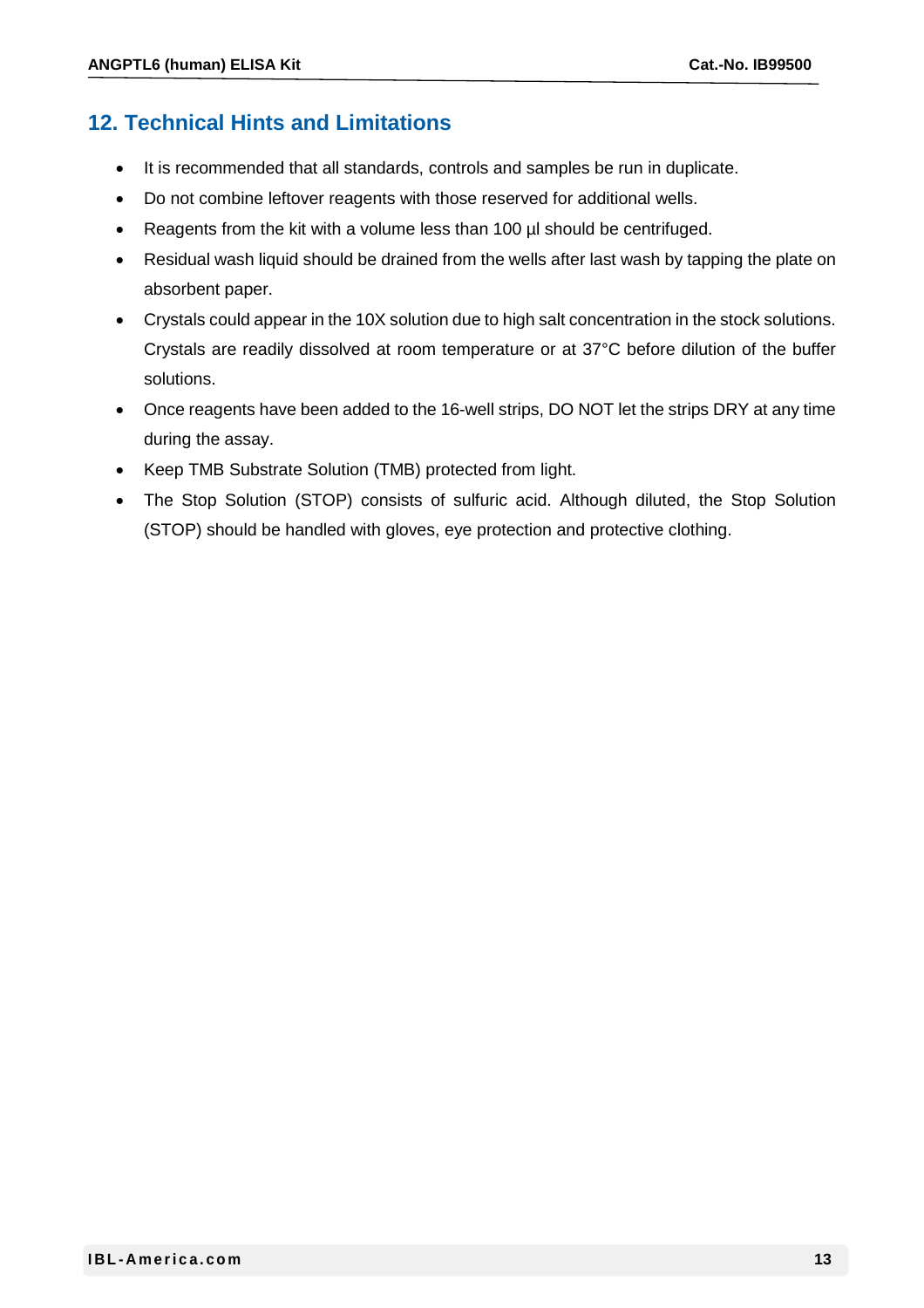# **13. Troubleshooting**

| <b>PROBLEM</b>              | <b>POSSIBLE CAUSES</b>               | <b>SOLUTIONS</b>                                                                               |
|-----------------------------|--------------------------------------|------------------------------------------------------------------------------------------------|
|                             | Omission of key reagent              | Check that all reagents have been added<br>in the correct order.                               |
|                             | Washes too stringent                 | Use an automated plate washer if<br>possible.                                                  |
| No signal or weak<br>signal | Incubation times inadequate          | Incubation times should be followed as<br>indicated in the manual.                             |
|                             | Plate reader settings not<br>optimal | Verify the wavelength and filter setting in<br>the plate reader.                               |
|                             | Incorrect assay temperature          | Use recommended incubation<br>temperature. Bring substrates to room<br>temperature before use. |
| High background             | Concentration of HRP too<br>high     | Use recommended dilution factor.                                                               |
|                             | Inadequate washing                   | Ensure all wells are filling wash buffer and<br>are aspirated completely.                      |
| Poor standard curve         | Wells not completely<br>aspirated    | Completely aspirate wells between steps.                                                       |
|                             | Reagents poorly mixed                | Be sure that reagents are thoroughly<br>mixed.                                                 |
| Unexpected results          | Omission of reagents                 | Be sure that reagents were<br>prepared correctly and added<br>in the correct order.            |
|                             | <b>Dilution error</b>                | Check pipetting technique and double-<br>check calculations.                                   |